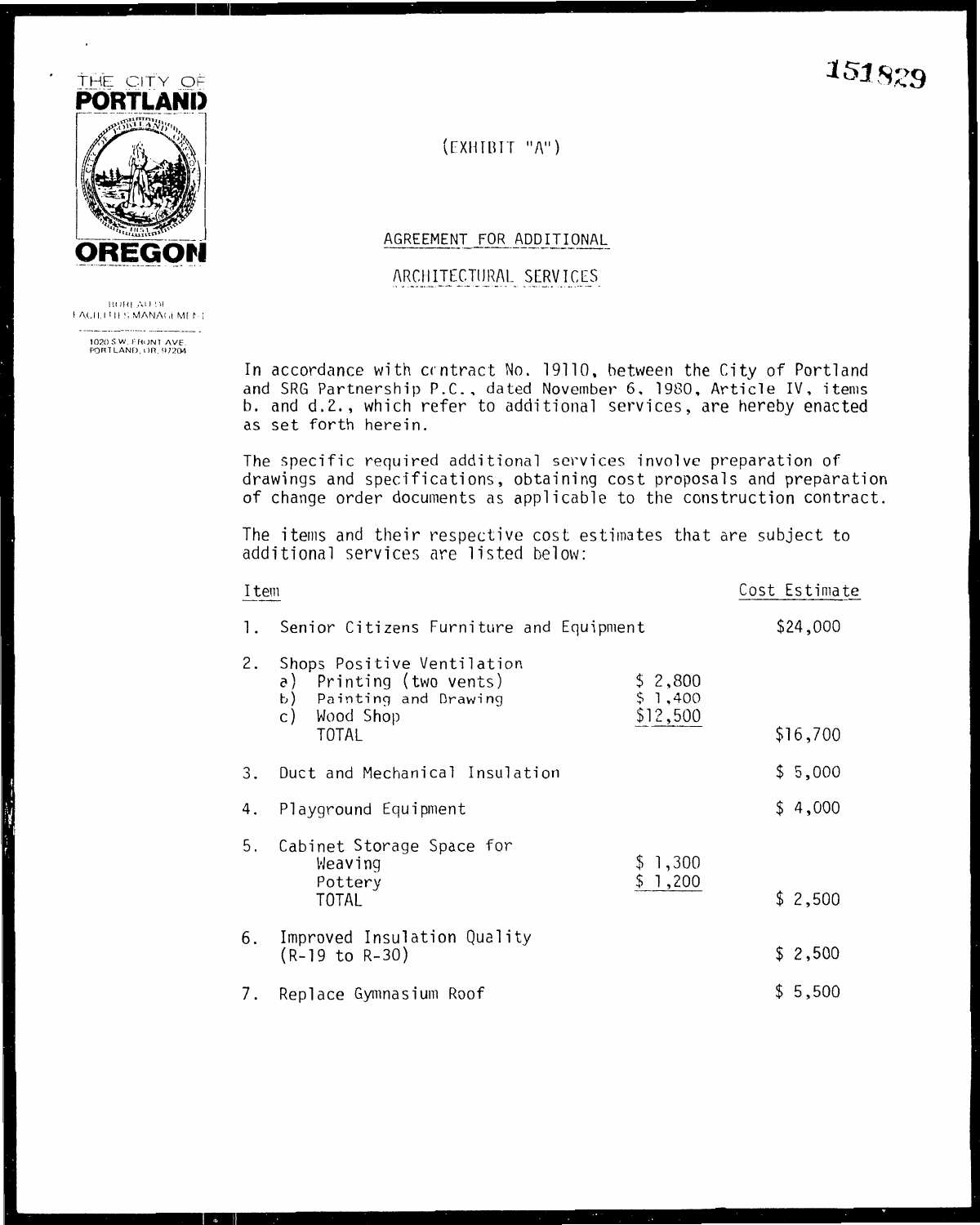(EXHIBIT "A") AGREEMENT FOR ADDITIONAL ARCHITECTURAL SERVICES Page  $-2$ -

 $\ddot{\phantom{1}}$ 

 $\mathcal{L}^{\text{max}}$ 

151829

| Item |                                                                       | Cost Estimate       |           |
|------|-----------------------------------------------------------------------|---------------------|-----------|
| 8.   | Replace Gym Roof Flashing<br>Repair/Replace Skylights<br><b>TOTAL</b> | \$2,600<br>\$11,600 | \$14,200  |
| 9.   | Upgrade Outside Senior Courtyard                                      |                     | \$15,000  |
| 10.  | Install Gallery Suspension System and Lighting                        |                     | \$11,400  |
| 11.  | Connect Phone/Intercom System                                         |                     | \$<br>500 |
|      | 12. Additional Operational Tools and Equipment                        |                     | \$5,000   |
| 13.  | Stage Auditorium Improvements<br>Stage Lighting (No Dimmer)           |                     | \$5,000   |
| 14.  | Boiler Conversion                                                     |                     | \$9,500   |
| 15.  | Best Lock System (Total 60 Locks)                                     |                     | \$ 1,900  |
| 16.  | Stage Sound System (Microphone,<br>Amplifier, Speakers)               |                     | \$3,500   |
| 17.  | Landscaping as per Zoning plus West Ramp                              |                     | \$14,400  |
|      | TOTAL ESTIMATED COST                                                  |                     | \$140,600 |
|      |                                                                       |                     |           |

Signed this \_\_\_\_\_\_\_\_\_\_\_\_\_\_ day of June, 1981

 $By$ 

(Title)

By **Example 20** Separate the set of the set of the set of the set of the set of the set of the set of the set of the set of the set of the set of the set of the set of the set of the set of the set of the set of the set of

Commissioner of Public Utilities

.<br>Alankan syistem pengunaan di kabilang ke masa pinasan ing dagan mengentuk di kalendar

Approved as to form:

City Attorney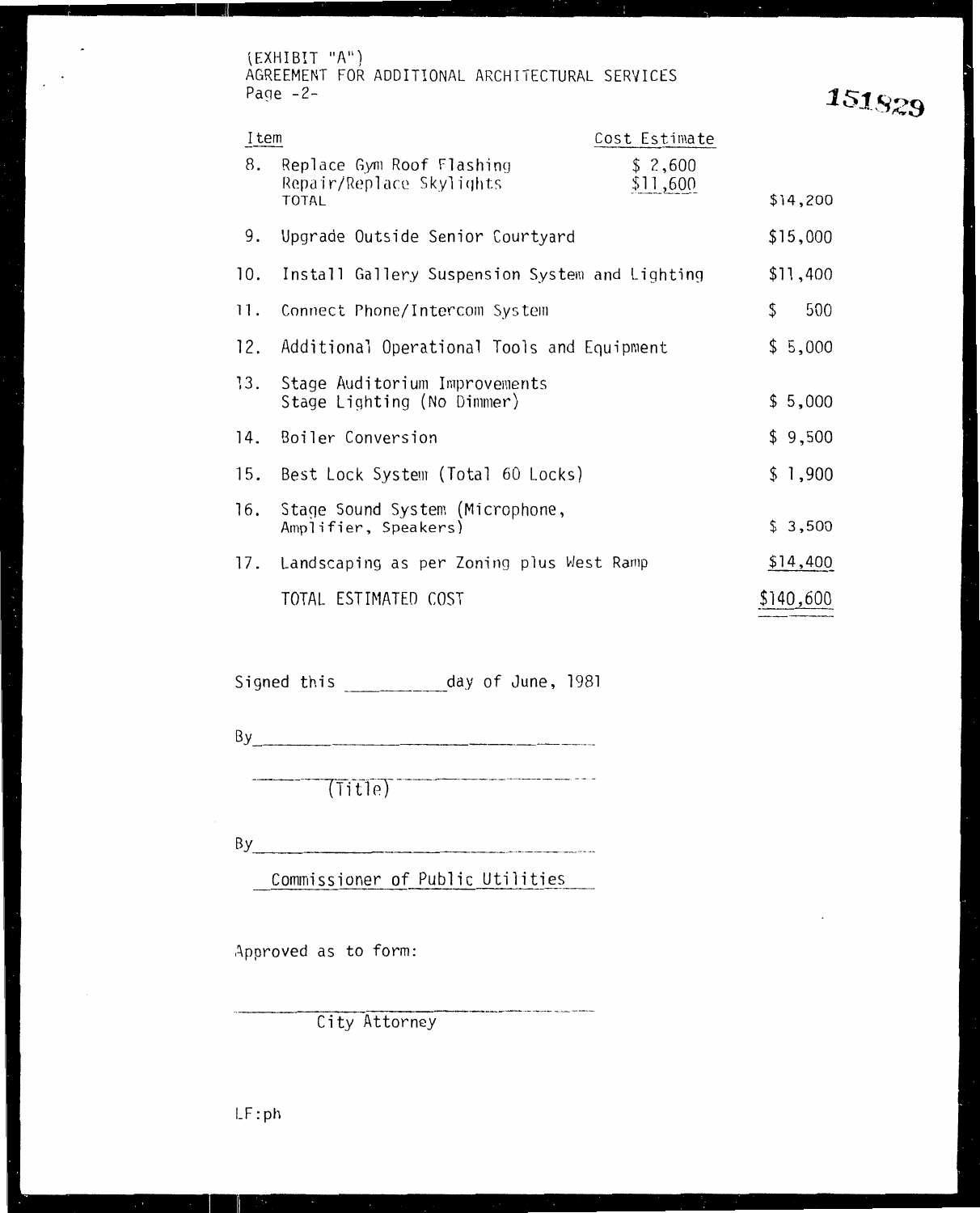An Ordinance amending Contract No. 19110 with SRG Partnership P.C., Architects, to include additional architectural services for the Multnomah Multi-Use Center Renovation project, increasing the contract amount by \$9,899, authorizing the drawing and delivery of warrants, authorizing the transfer of funds in the amount of \$9,899 within the FY 1980-81 Bureau of Facilities Management budget, and declaring an emergency.

The City of Portland ordains:

 $\overline{\phantom{a}}$ 

Section 1. The Council finds:

- l. That on November 6, 1980, the City of Portland entered into Contract No. 19110 with SRG Partnership P.C., Architects, to provide architectural services for the project Multnomah Multi-Use Center Renovation.
- 2. The items involved in the proposed amended contract were<br>deleted from the original renovation plan due to high preliminary cost estimates coupled with additional code requirements.
- 3. The scope of the work of the contract for construction can be increased due to a favorable low construction bid.
- 4. The federal grant provisions allow for construction contract and desiqn contract scope increases that are within the original grant amount.
- 5. The FY 1980-81 budqet of the Bureau of Facilities Management contains funds for this specific budget.
- 6. That Contract No. 19110 allows for the inclusion of additional services under Article IV, items b. and d.2.
- 7. That \$9,899 is the amount necessary to include the additional architectural services in the contract described in Exhibit A, attached.

NOW, THEREFORE, the Council directs:

- a. That Contract No. 19110, dated November 6, 1980, with SRG Partnership P.C., Architects, hereby is amended to include additional architectural services, as described in Exhibit A, for the oroject Multnomah Multi-Use Center Renovation for the additional amount of \$9,899.
- b. The Mayor and Auditor are hereby authorized to draw and deliver additional warrants not to exceed \$9,899 chargeable to the FY 1980-81 budget of the Bureau of Facilities Management (BUC34300038/5012/210) when demand is presented and approved by the proper authorities.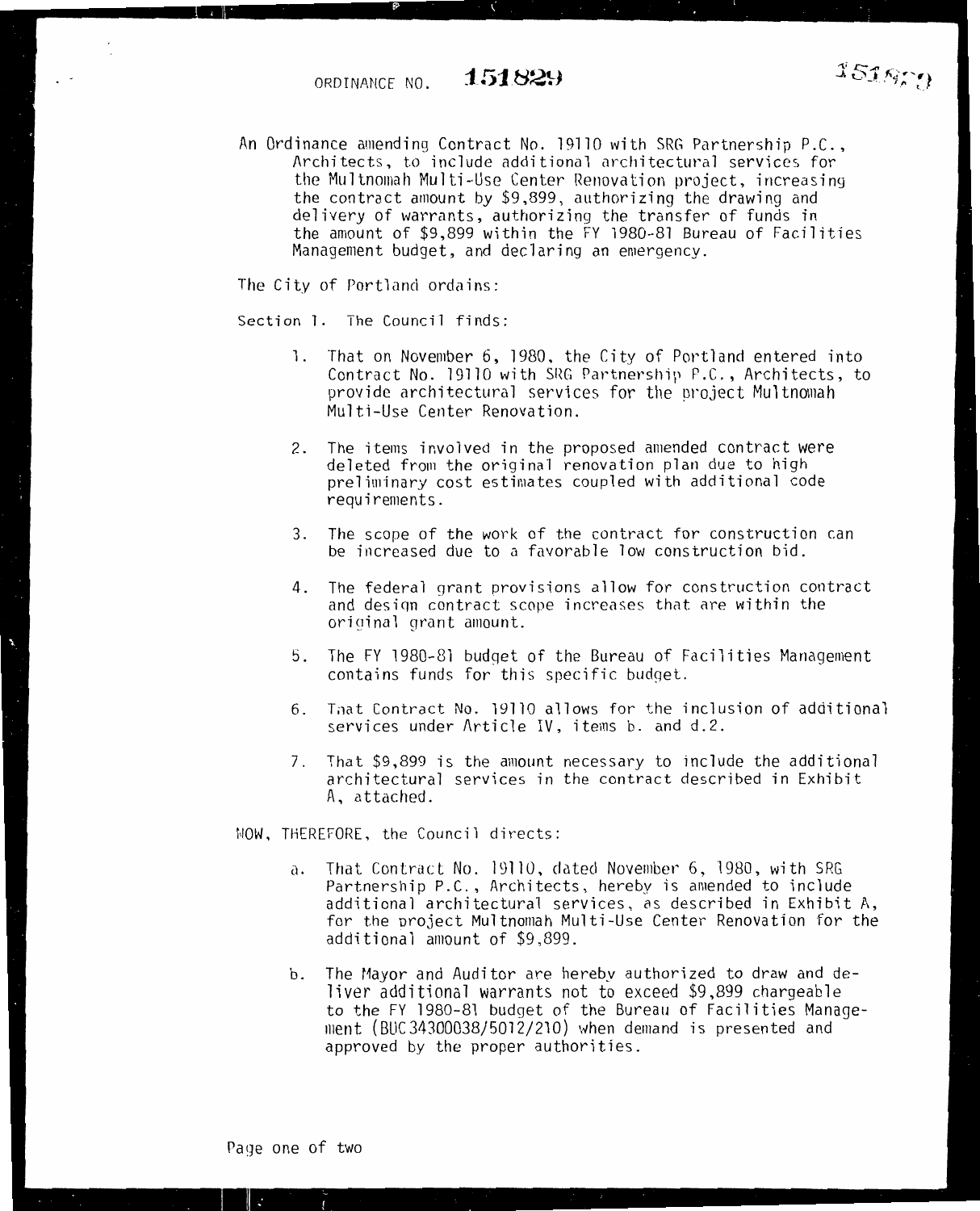### **0 <sup>1</sup>RDINANCE No.**

- This Ordinance shall not take effect until the terms are accepted in writing by SRG Partnership P.C., Architects,  $c.$ forms provided by the City Auditor. on forms provided by the City Auditor.
- Section 2. The Council authorizes the transfer of funds within the<br>FY 1980-81 General Fund, Unforeseen Reimbursable Expenditures, Bureau of Facilities Management, as follows:

| General Fund                                                                                                                                                                                                                                                                                                                                                                                                                                                                        | From    | То    |
|-------------------------------------------------------------------------------------------------------------------------------------------------------------------------------------------------------------------------------------------------------------------------------------------------------------------------------------------------------------------------------------------------------------------------------------------------------------------------------------|---------|-------|
| Bureau of Facilities Management<br>BUC 34300038/5012<br>630 Capital Improvements                                                                                                                                                                                                                                                                                                                                                                                                    | \$9,899 |       |
| $0.10 \, \text{m} \cdot \text{m} \cdot \text{m} \cdot \text{m} \cdot \text{m} \cdot \text{m} \cdot \text{m} \cdot \text{m} \cdot \text{m} \cdot \text{m} \cdot \text{m} \cdot \text{m} \cdot \text{m} \cdot \text{m} \cdot \text{m} \cdot \text{m} \cdot \text{m} \cdot \text{m} \cdot \text{m} \cdot \text{m} \cdot \text{m} \cdot \text{m} \cdot \text{m} \cdot \text{m} \cdot \text{m} \cdot \text{m} \cdot \text{m} \cdot \text{m} \cdot \text{m} \cdot \text{m} \cdot \text{m$ |         | co oc |

210 Professional Services \$9,899 Section 3. The Council declares that an emergency exists because delays would result in potential loss of Federal funds for construction and program; therefore, this Ordinance shall be in force and effect from and after its passage by the Council.

**Passed by the Council,** 

'''"' , *m (\.,* 

Commissioner Strachan John F. Stephenson: cmj<br>June 9, 1981 BUC 34300038/5012

Attest:

Auditor of the City of Portland /Audi~~

## 1s1-sz9

**Page No.** 

2